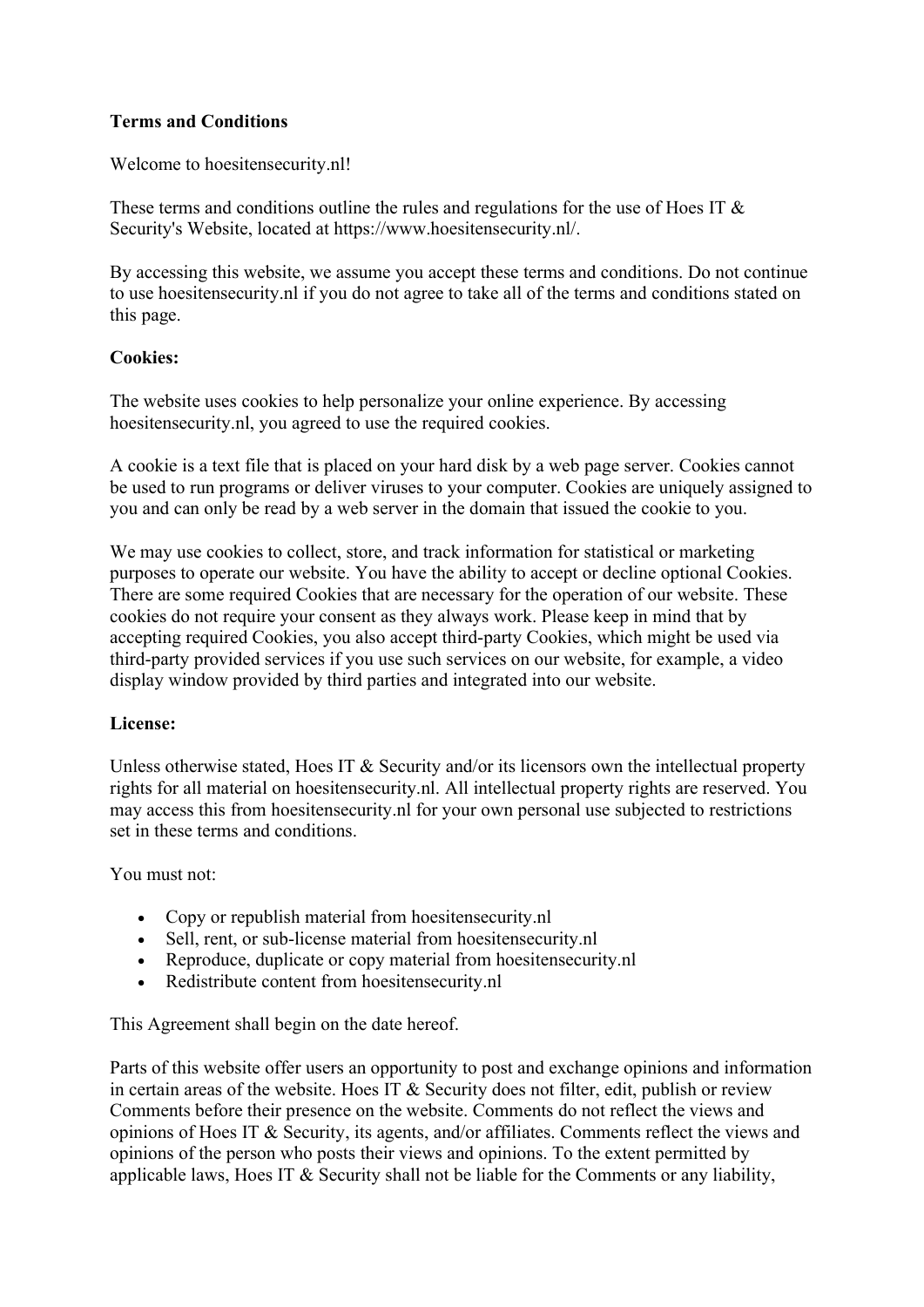damages, or expenses caused and/or suffered as a result of any use of and/or posting of and/or appearance of the Comments on this website.

Hoes IT & Security reserves the right to monitor all Comments and remove any Comments that can be considered inappropriate, offensive, or causes breach of these Terms and Conditions.

You warrant and represent that:

- You are entitled to post the Comments on our website and have all necessary licenses and consents to do so;
- The Comments do not invade any intellectual property right, including without limitation copyright, patent, or trademark of any third party;
- The Comments do not contain any defamatory, libelous, offensive, indecent, or otherwise unlawful material, which is an invasion of privacy.
- The Comments will not be used to solicit or promote business or custom or present commercial activities or unlawful activity.

You hereby grant Hoes IT & Security a non-exclusive license to use, reproduce, edit and authorize others to use, reproduce and edit any of your Comments in any and all forms, formats, or media.

# Hyperlinking to our Content:

The following organizations may link to our Website without prior written approval:

- Government agencies;
- Search engines;
- News organizations;
- Online directory distributors may link to our Website in the same manner as they hyperlink to the Websites of other listed businesses; and
- System-wide Accredited Businesses except soliciting non-profit organizations, charity shopping malls, and charity fundraising groups which may not hyperlink to our Web site.

These organizations may link to our home page, to publications, or to other Website information so long as the link: (a) is not in any way deceptive; (b) does not falsely imply sponsorship, endorsement, or approval of the linking party and its products and/or services; and (c) fits within the context of the linking party's site.

We may consider and approve other link requests from the following types of organizations:

- commonly-known consumer and/or business information sources;
- dot.com community sites;
- associations or other groups representing charities;
- online directory distributors;
- internet portals;
- accounting, law, and consulting firms; and
- educational institutions and trade associations.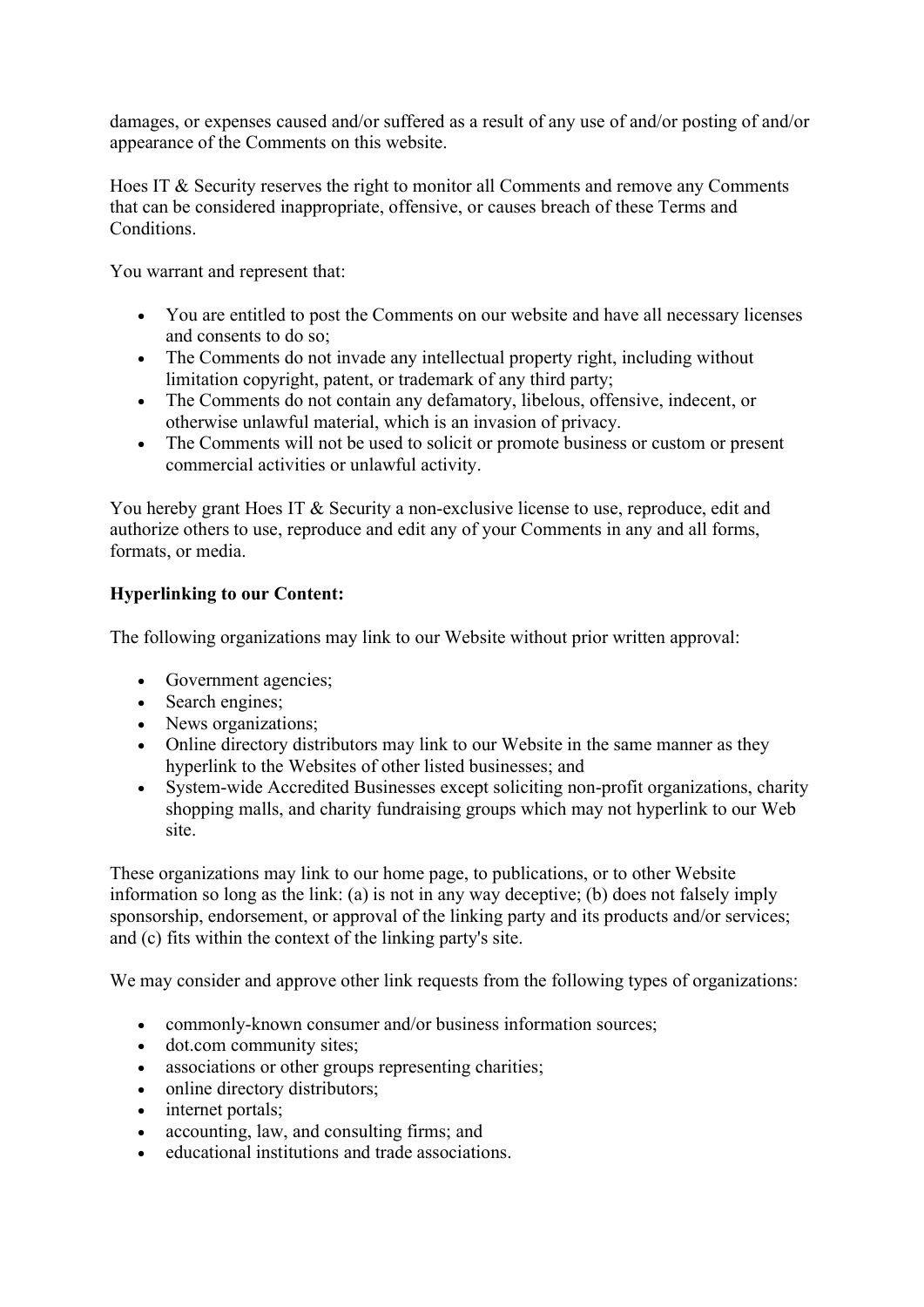We will approve link requests from these organizations if we decide that: (a) the link would not make us look unfavorably to ourselves or to our accredited businesses; (b) the organization does not have any negative records with us; (c) the benefit to us from the visibility of the hyperlink compensates the absence of Hoes IT & Security; and (d) the link is in the context of general resource information.

These organizations may link to our home page so long as the link: (a) is not in any way deceptive; (b) does not falsely imply sponsorship, endorsement, or approval of the linking party and its products or services; and (c) fits within the context of the linking party's site.

If you are one of the organizations listed in paragraph 2 above and are interested in linking to our website, you must inform us by sending an e-mail to Hoes IT & Security. Please include your name, your organization name, contact information as well as the URL of your site, a list of any URLs from which you intend to link to our Website, and a list of the URLs on our site to which you would like to link. Wait 2-3 weeks for a response.

Approved organizations may hyperlink to our Website as follows:

- By use of our corporate name; or
- By use of the uniform resource locator being linked to; or
- Using any other description of our Website being linked to that makes sense within the context and format of content on the linking party's site.

No use of Hoes IT & Security's logo or other artwork will be allowed for linking absent a trademark license agreement.

#### Content Liability:

We shall not be held responsible for any content that appears on your Website. You agree to protect and defend us against all claims that are raised on your Website. No link(s) should appear on any Website that may be interpreted as libelous, obscene, or criminal, or which infringes, otherwise violates, or advocates the infringement or other violation of, any third party rights.

#### Reservation of Rights:

We reserve the right to request that you remove all links or any particular link to our Website. You approve to immediately remove all links to our Website upon request. We also reserve the right to amend these terms and conditions and its linking policy at any time. By continuously linking to our Website, you agree to be bound to and follow these linking terms and conditions.

#### Removal of links from our website:

If you find any link on our Website that is offensive for any reason, you are free to contact and inform us at any moment. We will consider requests to remove links, but we are not obligated to or so or to respond to you directly.